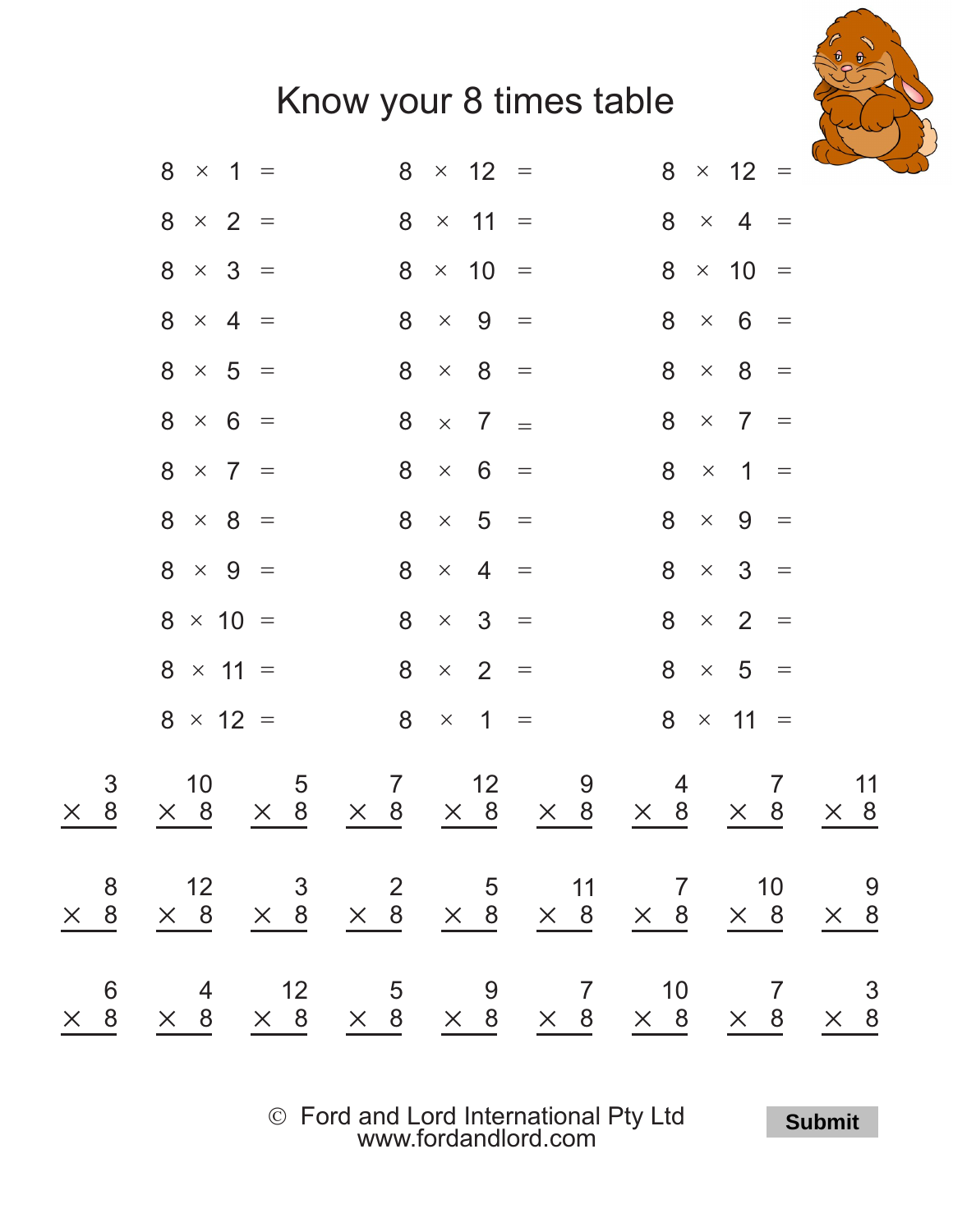

|  | $\times$ 8                                                                                                                                              | 6<br>$rac{8}{1}$<br>$\times$                                                                                                               | 8<br>$\frac{8}{1}$<br>$\times$                                                                                                                            | $\mathfrak{S}$<br>$\frac{8}{5}$<br>$\times$                                                                                                                  | 6<br>$\frac{8}{9}$<br>$\times$                                                                                                       | 8<br>$\times$ 8                                                                                                                                           |                               |
|--|---------------------------------------------------------------------------------------------------------------------------------------------------------|--------------------------------------------------------------------------------------------------------------------------------------------|-----------------------------------------------------------------------------------------------------------------------------------------------------------|--------------------------------------------------------------------------------------------------------------------------------------------------------------|--------------------------------------------------------------------------------------------------------------------------------------|-----------------------------------------------------------------------------------------------------------------------------------------------------------|-------------------------------|
|  | 10<br>$\times$ 8                                                                                                                                        | $\overline{4}$<br>$\times$ 8                                                                                                               | 12<br>$\times$ 8                                                                                                                                          | 10<br>$\times$ 8                                                                                                                                             | $\overline{4}$<br>$\times$ 8                                                                                                         | 12<br>$\times$ 8                                                                                                                                          |                               |
|  |                                                                                                                                                         |                                                                                                                                            |                                                                                                                                                           |                                                                                                                                                              |                                                                                                                                      |                                                                                                                                                           |                               |
|  |                                                                                                                                                         |                                                                                                                                            |                                                                                                                                                           |                                                                                                                                                              |                                                                                                                                      |                                                                                                                                                           |                               |
|  |                                                                                                                                                         |                                                                                                                                            |                                                                                                                                                           |                                                                                                                                                              |                                                                                                                                      |                                                                                                                                                           |                               |
|  |                                                                                                                                                         |                                                                                                                                            |                                                                                                                                                           |                                                                                                                                                              |                                                                                                                                      |                                                                                                                                                           |                               |
|  | $\begin{array}{ccccccccccccc} & & &5 & & 7 & & 12 & & 9 & & 4 \\ \times & 8 & & \times & 8 & & \times & 8 & & \times & 8 & & \times & 8 \\ \end{array}$ | $\begin{array}{ccccccccc}\n & 12 & & 5 & & 9 & & 7 & & 10 \\ \times & 8 & & \times & 8 & & \times & 8 & & \times & 8 \\ \end{array}$<br>10 | $\begin{array}{ccccccccc}\n & 3 & & 2 & & 5 & & 11 & & 7 & & 10 \\ \times & 8 & & \times & 8 & & \times & 8 & & \times & 8 & & \times & 8 \\ \end{array}$ | $\begin{array}{ccccccccc} & & & & & & 5 & & 7 & & 12 & & 9 & & 4 \\ \times & & 8 & & \times & 8 & & \times & 8 & & \times & 8 & & \times & 8 \\ \end{array}$ | $\begin{array}{ccccccccc}\n & 12 & & 5 & & 9 & & 7 & & 10 \\ \times & 8 & & \times & 8 & & \times & 8 & & \times & 8 \\ \end{array}$ | $\begin{array}{ccccccccc}\n & 3 & & 2 & & 5 & & 11 & & 7 & & 10 \\ \times & 8 & & \times & 8 & & \times & 8 & & \times & 8 & & \times & 8 \\ \end{array}$ |                               |
|  | $\begin{matrix} & 6 \\ \times & 8 \\ \hline \end{matrix}$                                                                                               | $\overline{4}$<br>$\times$ 8                                                                                                               |                                                                                                                                                           | $\begin{array}{c} 6 \\ \times 8 \end{array}$                                                                                                                 | $\begin{array}{c}\n4 \\ \times 8\n\end{array}$                                                                                       |                                                                                                                                                           |                               |
|  | 11<br>$\times$ 8                                                                                                                                        | $\mathbf{3}$<br>$\times$ 8                                                                                                                 | $\begin{array}{c} 9 \\ \times 8 \end{array}$                                                                                                              | 11<br>$\times$ 8                                                                                                                                             | $\begin{array}{c}\n 3 \\  \times 8\n \end{array}$                                                                                    | $\begin{array}{c} 9 \\ \times 8 \end{array}$                                                                                                              | $\overline{11}$<br>$\times$ 8 |

Ó Ford and Lord International Pty Ltd [www.fordandlord.com](http://www.fordandlord.com)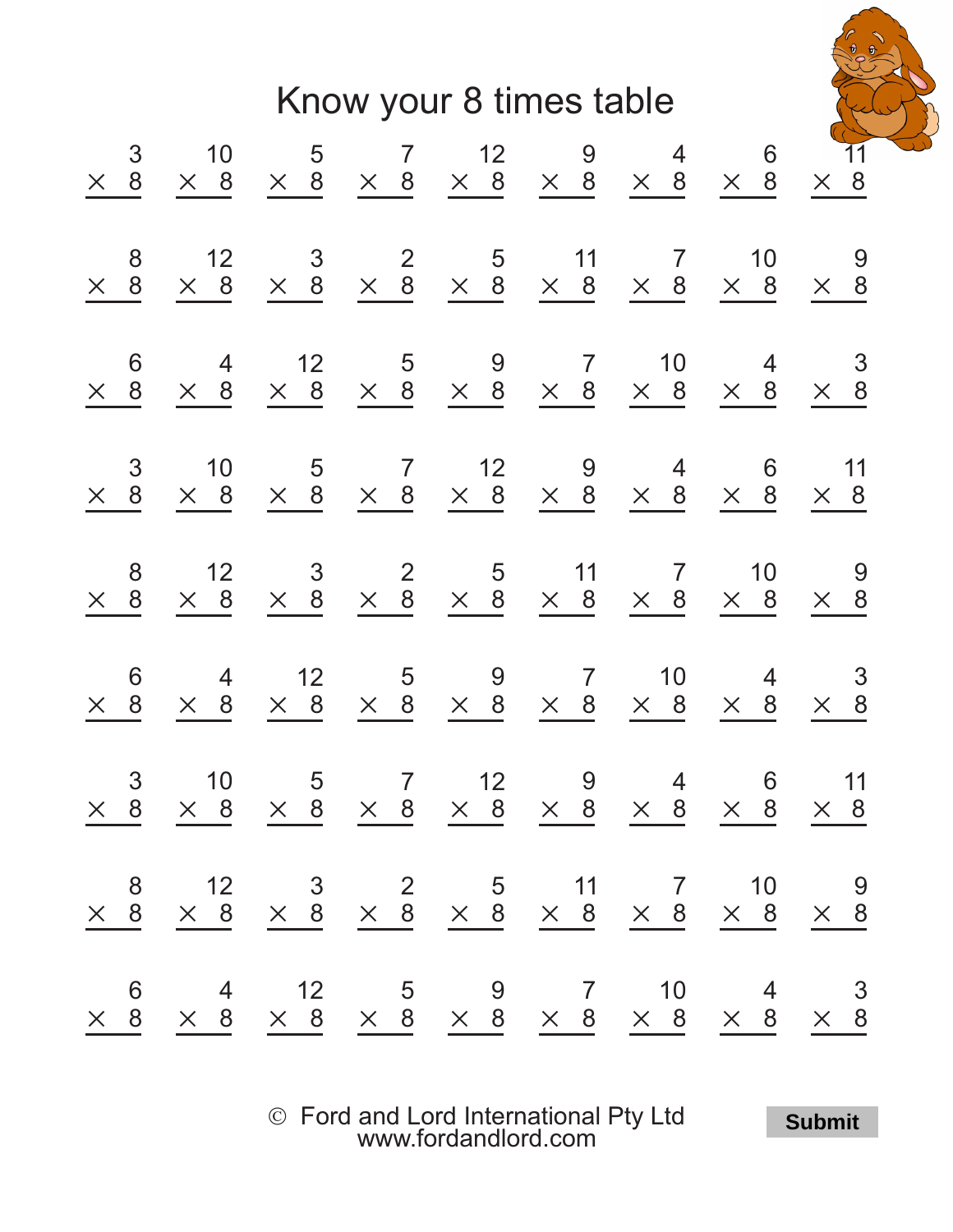

| $\begin{array}{ccccccccccccc} & 3 & & 10 & & 5 & & 7 & & 12 & & 11 & & 7 & & 10 & & 9 \\ \times & 8 & & \times & 8 & & \times & 8 & & \times & 8 & & \times & 8 & & \times & 8 & & \times & 8 \\ \end{array}$ | 8<br>$\overline{8}$<br>$\times$                    | $\mathfrak{S}$<br>8<br>$\times$                                                 | 6<br>8<br>$\times$                                                                                       | 8<br>8<br>$\times$                                                  | 3<br>8<br>$\times$                                  | 6<br>$\times$ 8                                                                                           | $\begin{array}{c} 8 \\ 8 \end{array}$<br>$\times$                   |
|---------------------------------------------------------------------------------------------------------------------------------------------------------------------------------------------------------------|----------------------------------------------------|---------------------------------------------------------------------------------|----------------------------------------------------------------------------------------------------------|---------------------------------------------------------------------|-----------------------------------------------------|-----------------------------------------------------------------------------------------------------------|---------------------------------------------------------------------|
|                                                                                                                                                                                                               | 12<br>$\times$ 8                                   | 10<br>$\times$ 8                                                                | 4<br>$\times$ 8                                                                                          | 12<br>$\times$ 8                                                    | 10<br>$\times$ 8                                    | $\overline{4}$<br>$\times$ 8                                                                              | $\begin{array}{r} 12 \\ \times \quad 8 \end{array}$                 |
|                                                                                                                                                                                                               | $\overline{\mathbf{3}}$<br>$\times$ 8              | $\overline{5}$<br>$\times$ 8                                                    |                                                                                                          | $\begin{array}{c} 6 \\ \times 8 \end{array}$                        | $5\overline{5}$<br>$\times$ 8                       | 12                                                                                                        | $\begin{array}{r} 3 \\ \times 8 \end{array}$                        |
|                                                                                                                                                                                                               | $\overline{\mathbf{c}}$<br>$\times$ 8              |                                                                                 |                                                                                                          | $\begin{array}{r} 2 \\ \times 8 \end{array}$                        | $\frac{7}{2}$<br>$\times$ 8                         | $\overline{5}$                                                                                            | $\begin{array}{r} 2 & 5 \\ \times & 8 \\ \end{array}$               |
|                                                                                                                                                                                                               | $\begin{array}{c} 5 \\ \times \quad 8 \end{array}$ | $\begin{array}{cc} 7 & 12 \\ \times & 8 & \times & 8 \end{array}$               | $\begin{array}{ccccc} & 12 & & 5 & & 9 & & 6 \\ \times & 8 & & \times & 8 & & \times & 8 \\ \end{array}$ |                                                                     | 12<br>$\times$ 8                                    | $\overline{9}$<br>$\begin{array}{ccccc} \times & 8 & \times & 8 & \times & 8 & \times & 8 \\ \end{array}$ |                                                                     |
|                                                                                                                                                                                                               | $\overline{7}$<br>$\times$ 8                       |                                                                                 |                                                                                                          | $\begin{array}{ccc} & 5 & 7 \\ \times & 8 & \times & 8 \end{array}$ | $\begin{array}{r} 11 \\ \times \quad 8 \end{array}$ | 9                                                                                                         |                                                                     |
|                                                                                                                                                                                                               | 10<br>$\times$ 8                                   | $\begin{array}{ccc} & 11 & & 6 \\ \times & 8 & \times & 8 & \times \end{array}$ | $\times$ 8                                                                                               | 10<br>$\times$ 8                                                    | $\times$ 8                                          | $\begin{array}{c}\n4 \\ \times 8\n\end{array}$                                                            | $\begin{array}{cc} & 7 & 10 \\ \times & 8 & \times & 8 \end{array}$ |
|                                                                                                                                                                                                               | $\frac{4}{ }$<br>$\times$ 8                        | 10<br>$\times$ 8                                                                | $\begin{matrix} & 6 \\ \times & 8 \end{matrix}$                                                          | $\overline{4}$<br>8<br>$\times$                                     | 10<br>$\times$<br>8                                 | $6\phantom{1}6$<br>$\times$ 8                                                                             | $\overline{4}$<br>$\times$ 8                                        |
|                                                                                                                                                                                                               | $\times$ $\frac{3}{8}$                             | $\times$ 8                                                                      | $\times$ 11<br>$\times$ 8                                                                                | $\times$ $\begin{array}{c} 3 \\ 8 \end{array}$                      | 9<br>$\times$ 8                                     | 11<br>$\times$ 8                                                                                          | $\times$ $\frac{3}{8}$                                              |

Ó Ford and Lord International Pty Ltd [www.fordandlord.com](http://www.fordandlord.com)